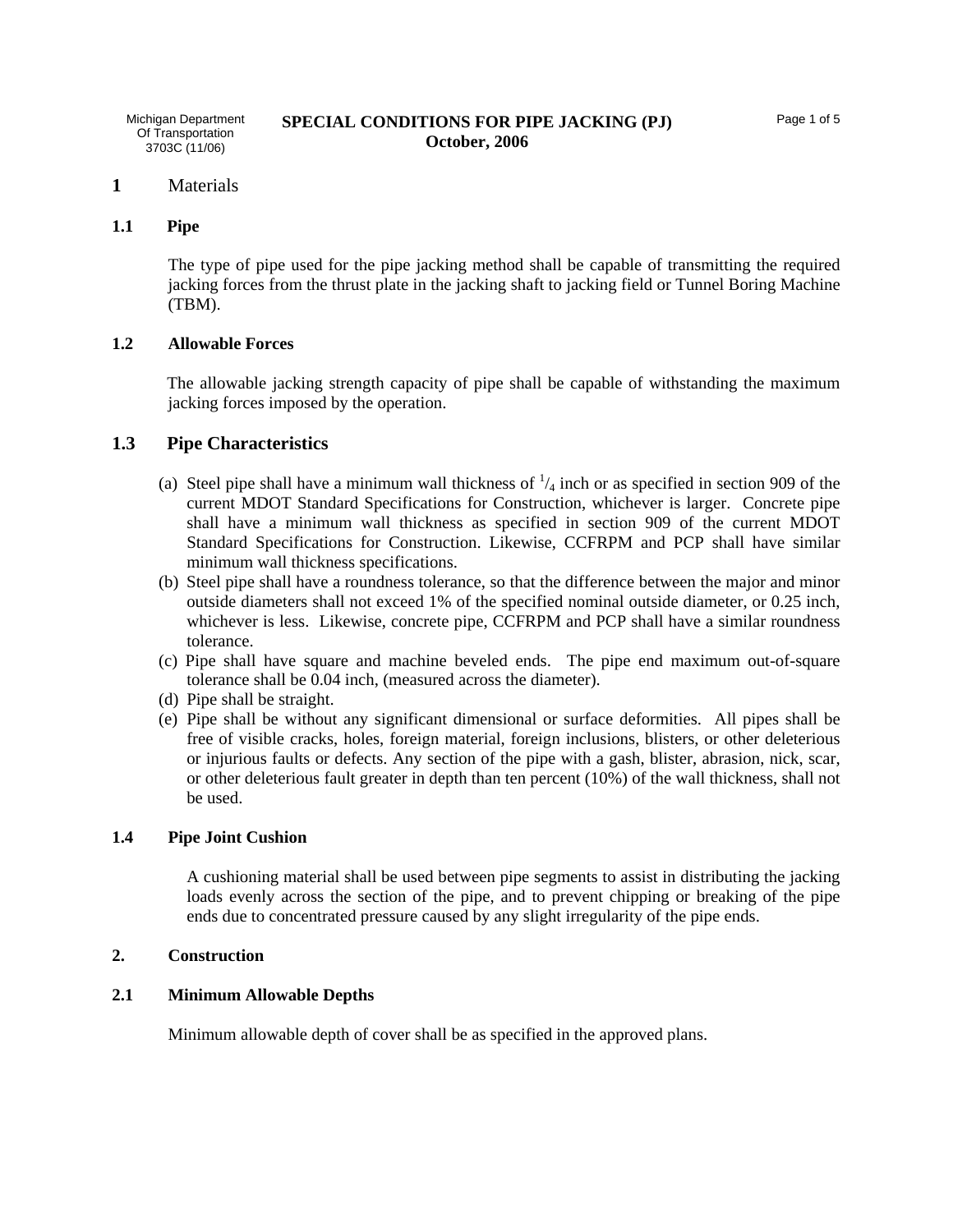In locations where the road surface is super elevated, the minimum depth of the bore shall be measured from the lowest side of the pavement surface. In addition, a minimum 3 foot depth shall be maintained in all other features including ditch bottoms.

## **2.2 Equipment**

- (a) Jacking Frame A jacking frame shall be constructed of guide timbers, backstop and pushing or jacking head. Guide timbers or rails shall be constructed to the exact line and grade of the pipeline and shall be anchored in such a manner as to be capable of maintaining the alignment and gradient throughout the jacking operations.
- (b) Backstop The backstop shall be constructed as to provide a bearing area capable of supporting no less than 200% of the estimated maximum jacking pressure and shall be perpendicular to the alignment of the pipe. It shall be anchored and braced in a manner to assure that this position will be maintained throughout the jacking operation.
- (c) Jacking Head The pushing or jacking head shall be constructed to fit the pipe to be jacked and to assure that the pressure developed by the jacks will be evenly distributed on the pipe. An opening large enough to permit the entrance of workers and materials shall be left and maintained in the jacking head.

## **2.3 Method**

- (a) After the excavation is completed, the placing and jacking of the pipe shall follow immediately to avoid unnecessarily disturbing the stability of the embankment and roadbed.
- (b) The Contractor shall dewater the pit excavation in a manner appropriate for the conditions.
- (c) The leading section of the pipe shall be equipped with a jacking head securely anchored to prevent any wobble or variation in alignment during the operation.
- (d) The driving end of the pipe shall be properly protected against damage, and the intermediate joints shall be similarly protected by the use of sufficient bearing shims to properly distribute the jacking stresses. Any section of pipe showing sign of damage shall be removed and replaced, or repaired.
- (e) Efforts shall be made to avoid loss of earth near the cutting head. Excavated material shall be removed from the conduit as excavation progresses, with no accumulation of such material within the conduit.
- (f) Once the jacking operation has commenced, it shall be continued uninterrupted, (24 hours a day/7 days a week), until the pipe has been jacked between the specified limits.
- (g) Should appreciable loss of soil occur during the operation, the voids shall be packed promptly to the greatest extent practicable with flowable fill (see MDOT flowable fill requirements).

#### **2.4 Access Pits**

- (a) Location A minimum distance, from the edge of the paved shoulder or curb, to the face of any access pit, equipment, and supplies, shall be 35 feet along freeways and limited access roadways and 25 feet along free access roadways. Any deviation from these distances shall require prior approval from the MDOT Engineer/Inspector.
- (b) Sheeting and Bracing Sheeting and bracing shall be required whenever any part of the access pit excavation is located within the roadbed influence area. Steel sheet piling shall be furnished and installed as indicated in the current MDOT Standard Specifications for Construction, section 704. An additional earth retention structure shall be required above and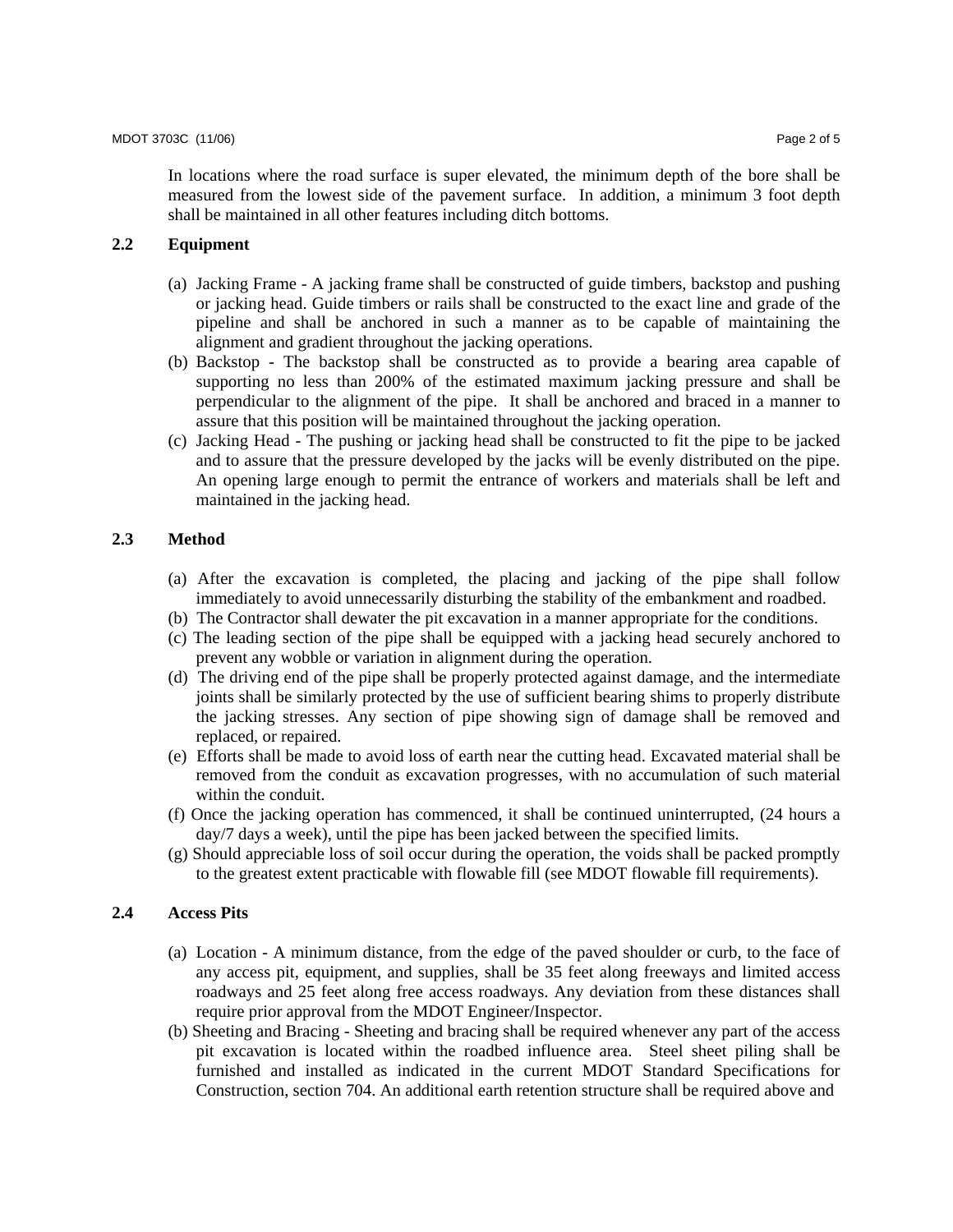below the bore hole on the drilling face of all access pits to prevent loss of material during construction.

(c) Protection - Fencing barriers shall be installed adjacent to access pits, open excavations, equipment and supplies with suitable fencing and plastic drums to prohibit pedestrian access to the work site. Equipment shall not be used as fencing to protect access pits.

### **2.5 Overcut Allowance**

When using this method, the allowable overcut is one inch greater than the outside diameter of the pipe.

### **2.6 Watertight Joints**

Water tight pipe joints are required to ensure the integrity of the roadbed. Pipe shall be constructed to prevent water leakage or earth infiltration throughout its entire length.

**2.7 Lubrication fluids -** Lubrication fluids are required for this method of pipe installation to reduce jacking forces.

# **2.8 Pipe Locating and Tracking**

- (a) During construction, continuous monitoring and plotting boring progress shall be undertaken to ensure compliance with the proposed installation alignment and allow for appropriate course corrections to be undertaken.
- (b) Pipe installed by this method shall be located as shown on the drawings. The Contractor shall grant the Engineer/ Inspector access to all data and readout pertaining to the position of the TBM, the fluid pressures, and the jacking forces.

#### **2.9 Settlement/Heaving Monitoring**

- (a) This method shall be performed in a manner that will minimize the movement of the ground in front of TBM and surrounding the boring operation; and will minimize subsidence of the surface above and in the vicinity of the boring.
- (b) Potential heave or settlement shall be monitored at each edge of right of way, each shoulder point, each edge of pavement, the edge of each lane (or centerline for two lane roads), and otherwise at 50 foot intervals along the pipe centerline.
- (c) A survey shall be performed one day prior to initiating this operation at each required monitoring location. A similar survey shall then be performed at each location, on a daily basis, until the permitted activity has been completed. All survey readings shall be recorded to the nearest one-hundredth (0.01) of a foot. Digital photographs of the pavement conditions shall also be taken prior and after the pipe installation.
- (d) All operations shall stop immediately whenever monitored points indicate a vertical change in elevation of 1/2 inch or more, or any surface disruption is observed. The Contractor shall then immediately report the amount of settlement to the MDOT Engineer/ Inspector.

### **2.10 Ground Water Control**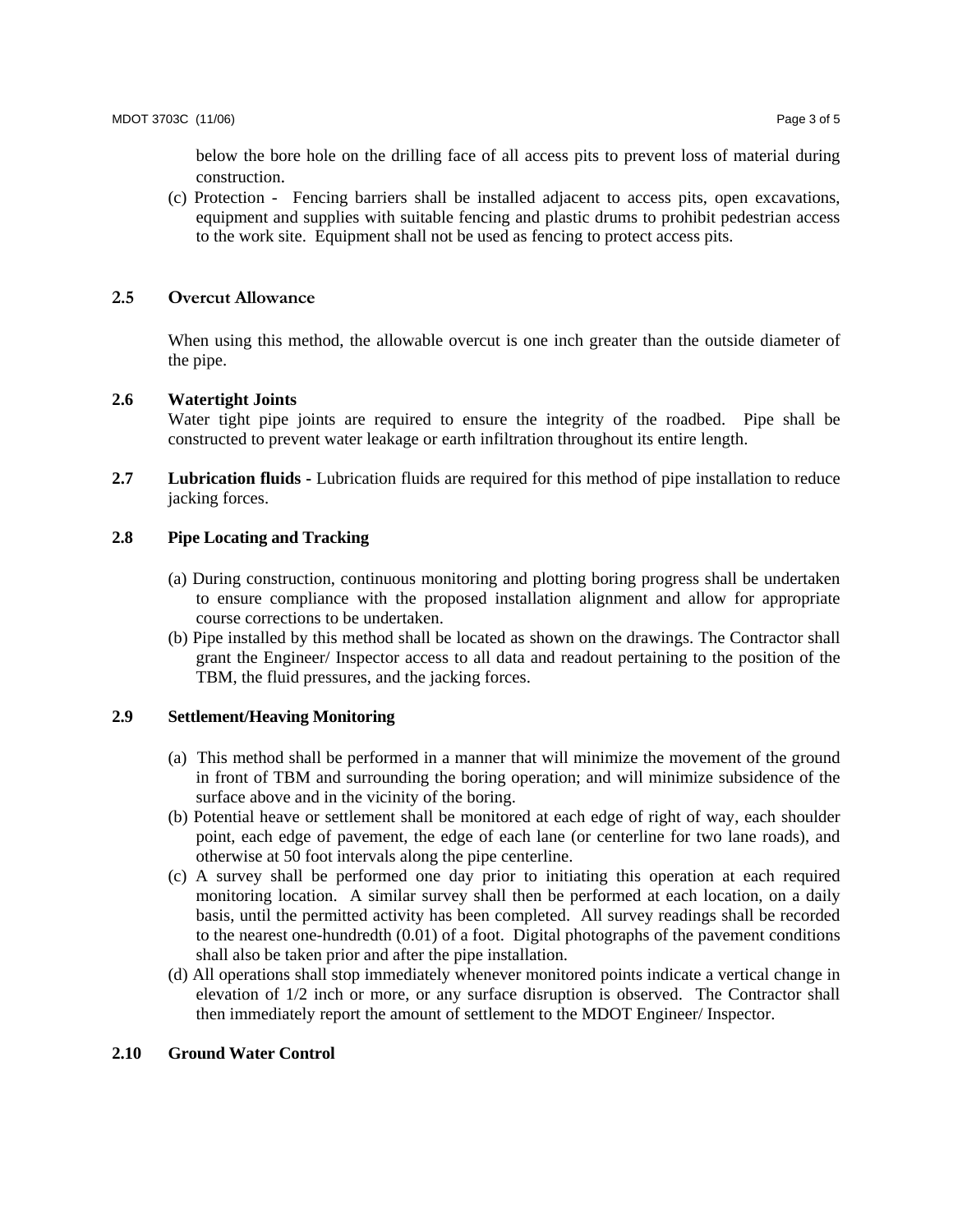- (b) Minor water seepage or pockets of saturated soil may be effectively controlled through bailing or pumping. This control shall be accomplished without removing any adjacent soil that could weaken or undermine any access pit, its supports, or other nearby structure.
- (c) Larger volumes of ground water shall be controlled with one or more well points or with staged deep wells. Well points and staged deep well pumping systems shall be installed and operated without damage to property or structures, and without interference with the rights of the public, owners of private property, pedestrians, vehicular traffic, or the work of other contractors. Any pumping methods used for de-watering and control of ground water and seepage shall have properly designated filters to ensure that the adjacent soil is not pumped along with the water. Well diameter, well spacing and the pump's pumping rate, shall provide adequate draw down of the water level. Wells shall be located to intercept ground water that otherwise would enter the access pit excavation and interfere with the work. Upon removal of a well, the hole shall be filled and grouted according to the specifications identified in MDOT's flowable fill special provision, and MDOT's Plugging Drill Holes special provision.
- (d) Existing storm sewers shall only be used to discharge water from the dewatering operation in accordance with a permit obtained from the appropriate storm sewer owner. Filters or sediment control devices shall be required to ensure that the existing system is not adversely affected by construction debris or sediment.
- (e) If grouting is used to prevent ground water from entering the area of the access pit, the grouting shall be installed without damage to property or structures and without interference with the rights of the public, owners of private property, pedestrians, vehicular traffic, or the work of other contractors. The material properties of the grout shall conform to the specifications identified in MDOT's flowable fill special provision.

## **2.11 Failure**

- (a) Should anything prevent completion of this operation, the remainder of the pipe shall be constructed by methods approved by the MDOT Engineer/Inspector.
- (b) Abandonment of any component of the installation shall only be allowed as approved by the MDOT Engineer/Inspector.
- **2.12** Contamination When an area of contaminated ground is encountered, all operations shall stop immediately, and shall not proceed until approved by the MDOT Engineer/Inspector. Any slurry shall be tested for contamination and disposed of in a manner, which meets Local, State and/or Federal requirements.
- **2.13 Bulkhead** Pipe ends shall be temporarily sealed until the drive and receiving shafts are made permanent or other manholes are installed, to prevent water of earth infiltration.

## **2.14 Work Site Restoration**

(a) Access pits and excavations shall be backfilled with suitable material, and in a method approved by the MDOT Engineer/Inspector. Any embedded supports shall be removed to 10